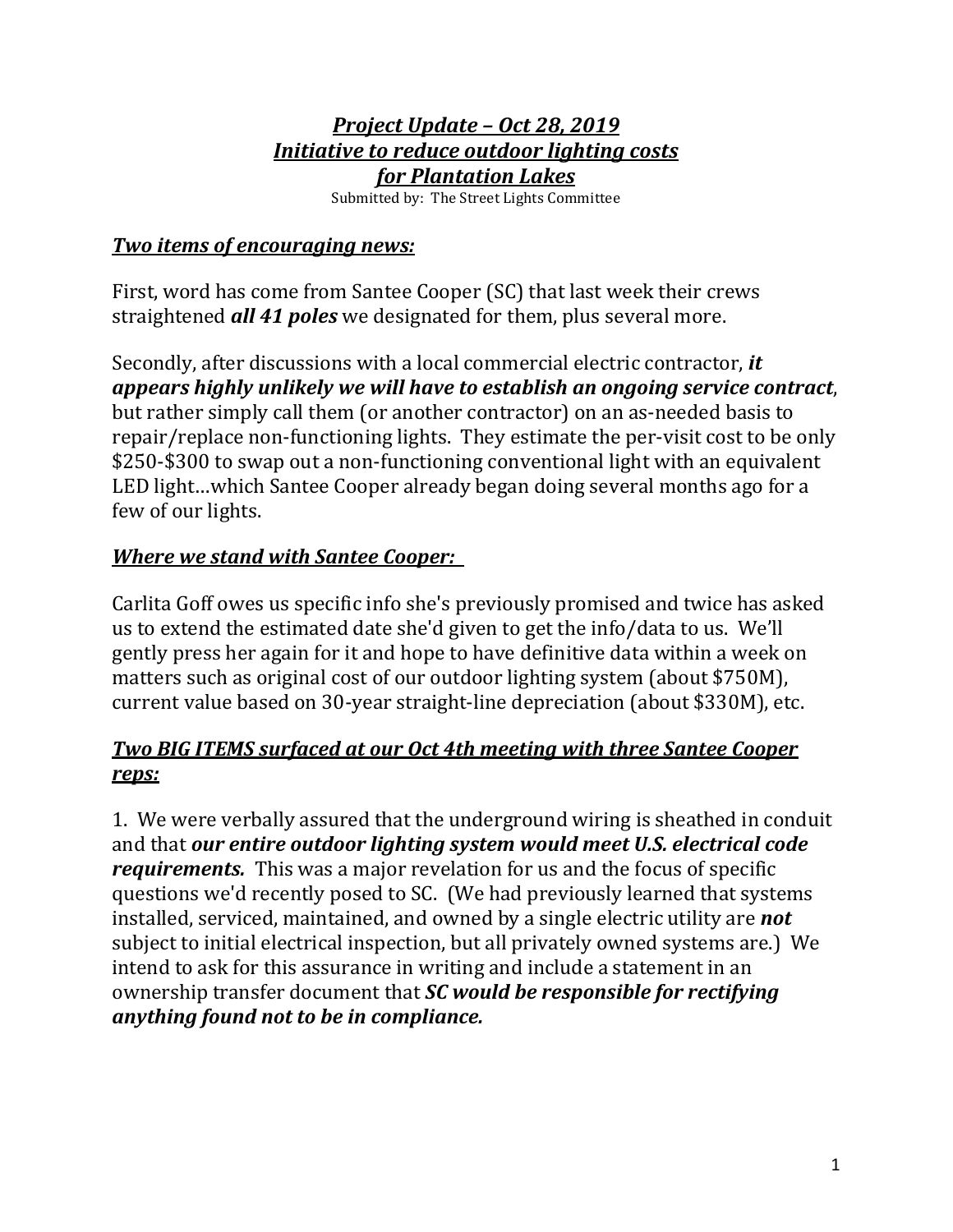2. SC stated that private ownership of the system will require installing 188 meters to monitor our approx 220 poles/lights at \$25 per meter per month. *That's \$4,700 a month! Plus, we would be required to install the wiring and platform to mount the meters*. (A local commercial electric contractor estimates the cost to do so at approx \$1,000 per meter, *or \$188,000 total!*)

*We immediately responded to the SC officials that this is an unacceptable condition for us*. What makes sense for a newly constructed residence with unknown and variable energy requirements simply doesn't apply to Plantation Lakes for the following reasons:

1. Each light has an identical energy consumption that's highly predictable based on published hours of darkness for each month.

2. Santee Cooper devised the current formula for determining our energy use, negating the need for meters to be previously installed.

- 3. We have willingly paid the requested amount, (just over \$1100 per month).
- 4. This arrangement has worked satisfactorily for over 17 years.
- 5. No change in energy consumption would occur after transfer of system ownership.

6. If it ain't broke, don't fix it.

#### *Therefore, installing meters now for our outdoor lighting would create an absolutely unnecessary \$4,700/month burden on our community!*

We hope the upcoming response from SC will address this matter, as they, understandably, were non-committal during the meeting where this info--and our objections--were first raised.

Whether or not they address this matter in their upcoming response, *it now seems the time for us to take the initiative and propose a solution to Santee Cooper along the following lines:*

1. \* Given that the initial cost of the entire system was approximately \$750M, \* and given that we have contributed over 1.4 million in lease payments, we ask for full ownership of the outdoor lighting system and full responsibility for maintenance *without further payment to SC.*

 2. \* Given that we have been under an energy payment arraignment that has been acceptable to Santee Cooper and to us for over 17 years,